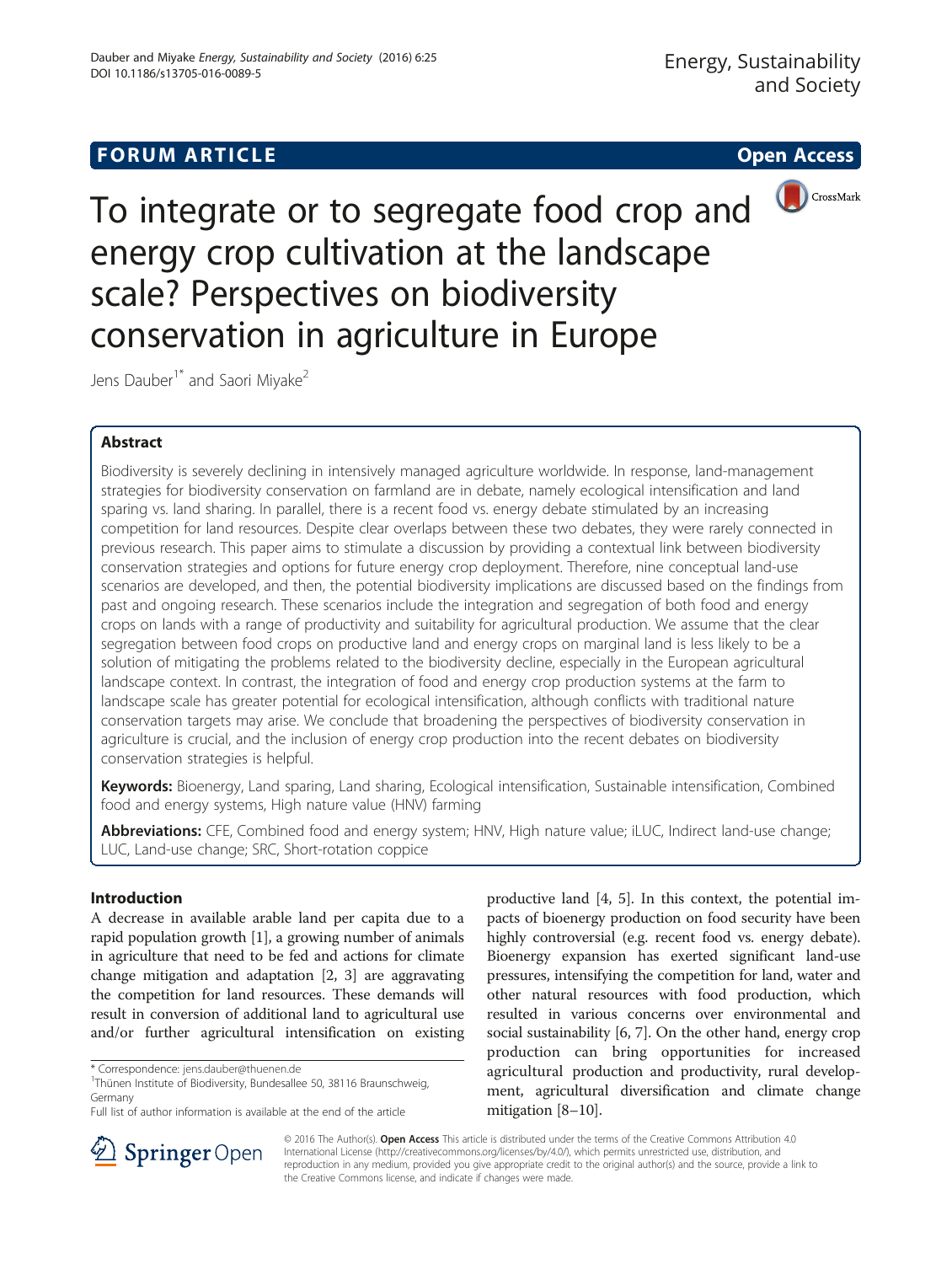Past research on bioenergy expansion mainly focused on markets and feedstock distribution [\[9, 10\]](#page-8-0) or bioenergy potentials and land availability on national and global scales (e.g. [\[11](#page-8-0)–[13\]](#page-8-0)). Accordingly, studies looking into the impacts of bioenergy production on biodiversity and/or ecosystem services were mainly undertaken from national or global perspectives (e.g. [\[14](#page-8-0), [15\]](#page-8-0)). A number of spatially explicit modelling studies have also emerged to evaluate the biodiversity responses from energy crop production at regional, national and pan-national scales, maize in particular [\[16](#page-8-0)–[19\]](#page-8-0), some of which considered land-use change scenarios involving energy crop cultivation on marginal land of high nature value [[20](#page-8-0), [21](#page-8-0)]. In addition, many field-scale or empirical studies with a focus on a particular energy crop have been conducted to compare biodiversity impacts with those of row crops or grasslands [\[22](#page-8-0)–[24\]](#page-8-0). However, a small but increasing number of studies have also tackled the biodiversity issues associated with energy crop production on a farm and landscape scale. These studies included the spatial and temporal aspects of bioenergy-driven land-use change and/or adaptations of the whole farming system (e.g. [\[25](#page-8-0)–[30\]](#page-9-0)).

The questions of where and to what extent energy crops should be cultivated in agricultural landscapes to maintain and/or enhance biodiversity and ecosystem service provision cannot be easily answered. There is a discrepancy between the findings of coarse-scale/modelling studies (mostly indicating negative impacts) and finescale field-based studies (mostly suggesting positive effects in comparison with traditional agricultural crops). The biodiversity effects of energy crop cultivation can also significantly differ from climatic regions and crop types [[31](#page-9-0)] and specific regional circumstances, such as landscape pattern and structure [\[24,](#page-8-0) [32](#page-9-0)]. Therefore, farming system-based approaches are more relevant to answer this question. The potential impacts on local biodiversity from energy crop cultivation needs to be considered in the context of severe biodiversity decline on agricultural land [[33](#page-9-0), [34](#page-9-0)]. Thus, we suggest linking the discussion on biodiversity impacts from energy crop production with those of agricultural land-management strategies for biodiversity conservation, namely ecological intensification [[35](#page-9-0)] and the land-sparing vs. land-sharing debate [[36](#page-9-0)]. Addressing both issues may be possible through the right selection of energy crop [\[6\]](#page-8-0) and the optimal agricultural practices [[37](#page-9-0)]. Therefore, we focus on the spatial-temporal scale of a farming or a production system because the solutions for food and energy security, biodiversity and ecosystem services must be considered altogether. To define the research scope for this paper, our scenarios and discussions only focus on direct land-use change, while we fully acknowledge the importance of challenges resulting from indirect land-use change (iLUC) [\[38\]](#page-9-0). The latter

would have to be considered in a future discussion. The aim of this paper is to explore and stimulate a discussion about innovative agricultural production systems, which can meet multiple goals at the same time—production of food, fodder and biomass feedstock for energy and industry uses, biodiversity conservation and promotion of ecosystem services. In this paper, we describe nine conceptual land-use scenarios, which both segregate and integrate energy crop cultivation from/with food and fodder production systems on land having different levels of productivity. Potential impacts of those scenarios are discussed on the basis of yield-biodiversity relationships [\[39\]](#page-9-0). We also discuss opportunities and barriers for these scenarios in relation to the biodiversity outcomes based on the findings from past and ongoing studies. Finally, we suggest alternative scenarios that integrate food and bioenergy systems, involving first-generation energy crops (i.e. usable as food/ fodder or energy feedstock) and dedicated energy crops (i.e. only usable as energy feedstock), taking account of the productivity levels of the farmland.

## Land-use scenarios based on segregation or integration of food and energy crop cultivation at coarse spatial scales (regional to national)

Integration or segregation, or in other terms "land sparing" or "land sharing", are two land-management strategies for biodiversity conservation worldwide. The debate originated from their efficiency in different ecosystems, landscapes and biogeographic regions [[36](#page-9-0), [40, 41\]](#page-9-0). These two strategies can be easily adapted to the question on where to cultivate energy crops (e.g. [\[42\]](#page-9-0)) to avoid negative land-use change (LUC) effects, including the impacts on biodiversity and ecosystems. The concepts of land sparing and land sharing can be applied to any energy crop production system on a range of spatial scales (sensu [\[43\]](#page-9-0)). There are two types of land-sparing approaches. The first approach restricts energy crop production to less productive, degraded, marginal or abandoned agricultural land to minimise the LUC effects including iLUC [[40](#page-9-0), [44](#page-9-0)–[46\]](#page-9-0). The second approach cultivates energy crops on land that has been freed up for other purposes through (sustainable) agricultural intensification, resulting in higher yields per hectare (ha) [\[47, 48](#page-9-0)]. In contrast, a land-sharing approach for bioenergy involves combining systems of food and energy production on a field or a set of fields (CFE). There are two possible systems: (i) both energy and food crops are included in the crop rotation cycles or (ii) energy crops are planted as structural elements in landscapes such as "energy hedgerows" in agroforestry systems (e.g. [\[26\]](#page-9-0)). The integration of both crops can be implemented on both land of high- and low-productivity levels. Trials have found CFE to be considerably less resource demanding and more amenable to sustainable production than conventional food-cropping systems [[49\]](#page-9-0). In the developed countries,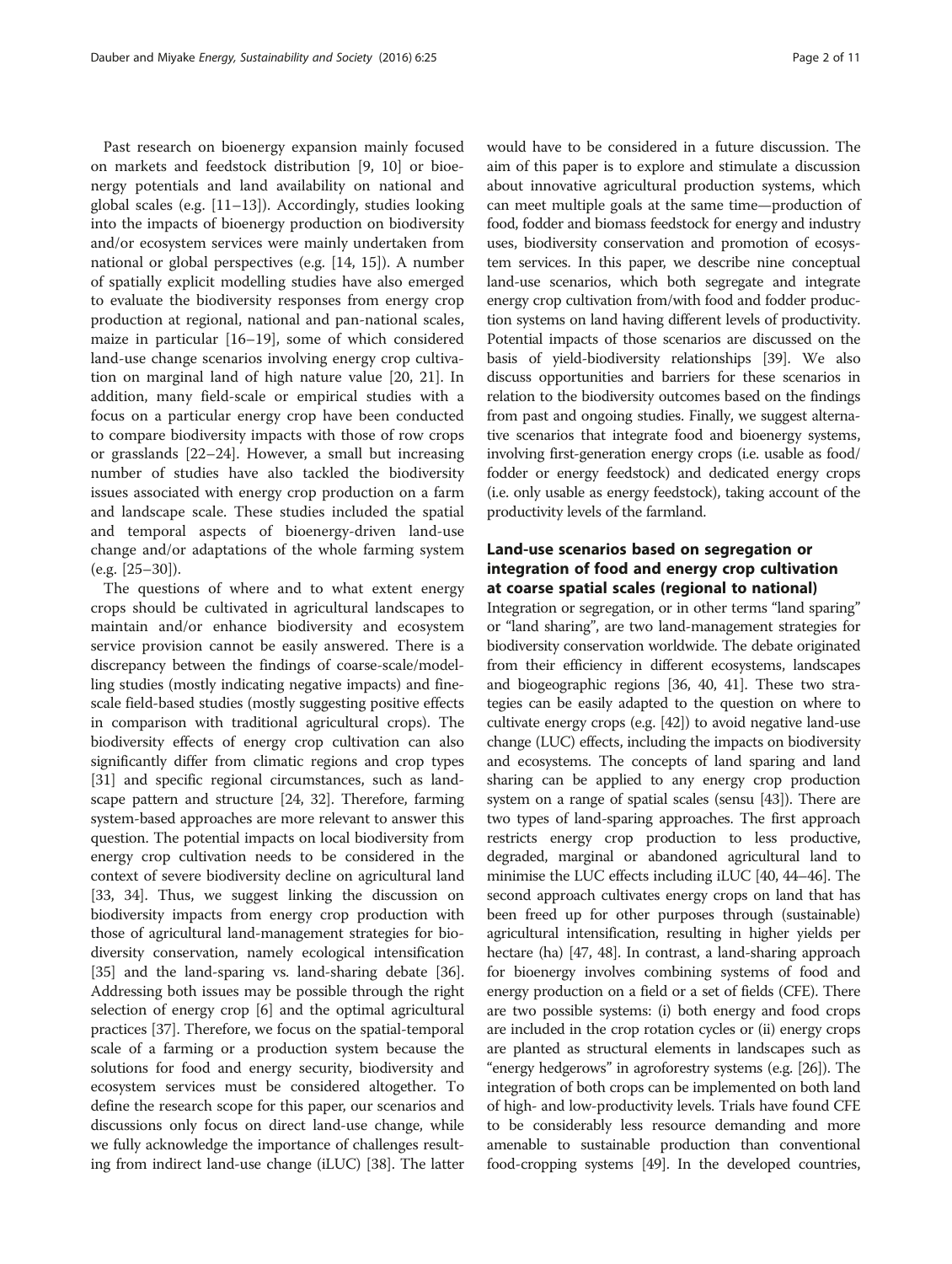<span id="page-2-0"></span>CFE systems are also expected to improve overall ecosystem functions [[50](#page-9-0)]. Land sharing of food and energy crops could thus be a means of supporting sustainable intensification of agriculture [\[51\]](#page-9-0).

For a comparative discussion, we have sketched a diagram to visualise those alternatives of integrating or segregating food and energy cropping at coarse spatial scales (Fig. 1). To redefine the idea of restricting energy crop cultivation to less productive land, we have adopted some definitions by Shortall [\[46\]](#page-9-0). However, the definitions and characterizations of land productivity were currently highly ambiguous. We have therefore opted for a pragmatic classification into (i) high-grade productive agricultural land which is environmentally and economically suitable for all food crops and (ii) lower grade land which is economically marginal for food production (i.e. areas where cost-efficient production is not possible due to a combination of given conditions including low soil fertility, adverse climate, impediments to cultivation techniques, agriculture policies and macroeconomic and legal conditions). The "marginality" of the land is determined with respect to the particular economic opportunities offered by land-use choices [[52](#page-9-0)]. Areas with extremely poor soils, harsh weather environments and severely degraded areas are classified into (iii) land unsuited for food production. Nevertheless, the notion of this land category still contains technical and economic assumptions that production of energy crops is possible and economically feasible. Owing to advanced plant-breeding and genetic modification technologies, future energy crops are likely to be more resilient, requiring fewer nutrients and water [\[46](#page-9-0)]. Our final land category of (iv) "natural" land includes all types of land which are reserved for nature conservation. Those areas must be completely excluded from any agricultural activities (Fig. 1), although the use of biomass

waste and forest residues from such areas for energy purposes is possible (e.g. [[53](#page-9-0)]). We are also aware that the classification of land categories can vary across countries and regions. For example, remnant natural land hardly exists in rural landscapes in Europe, which are mostly dominated by cultural landscapes. Thus, current European nature conservation policy has more of a focus on species-rich farmland, such as designated Natura2000 sites and high nature value (HNV) farmlands [[54\]](#page-9-0). These areas are classified as economically marginal land in our classification, not into this "natural" land category. On the other hand, "rewilded" areas are included in the natural land category [[55\]](#page-9-0).

We have adopted a coarse yield-biodiversity relationship [[40](#page-9-0)] to characterise the four land categories described above (Fig. 1). The level of biodiversity in the low-grade land unsuitable for food production may be much lower than assumed in Fig. 1, in particular where the unfavourable conditions result from soil degradation or contamination. For such areas, restoration or phytoremediation are important strategies. However, this is beyond the scope of the paper.

The "pre-bioenergy" scenario (Fig. 1) presents the distribution of dominant land cover for the three land categories. Food crops are mainly produced on the most productive agricultural land. Crop yields on that land are high, owing to high soil fertility, high external inputs and intensive production systems. Accordingly, levels of biodiversity on that land are very low (Fig. 1; [[33](#page-9-0)]). As land becomes more marginal, crop yields decline, options for intensification of management become economically restricted and therefore production systems become less intensive. Permanent grassland is becoming the dominant cover on such land. In some regions with economically

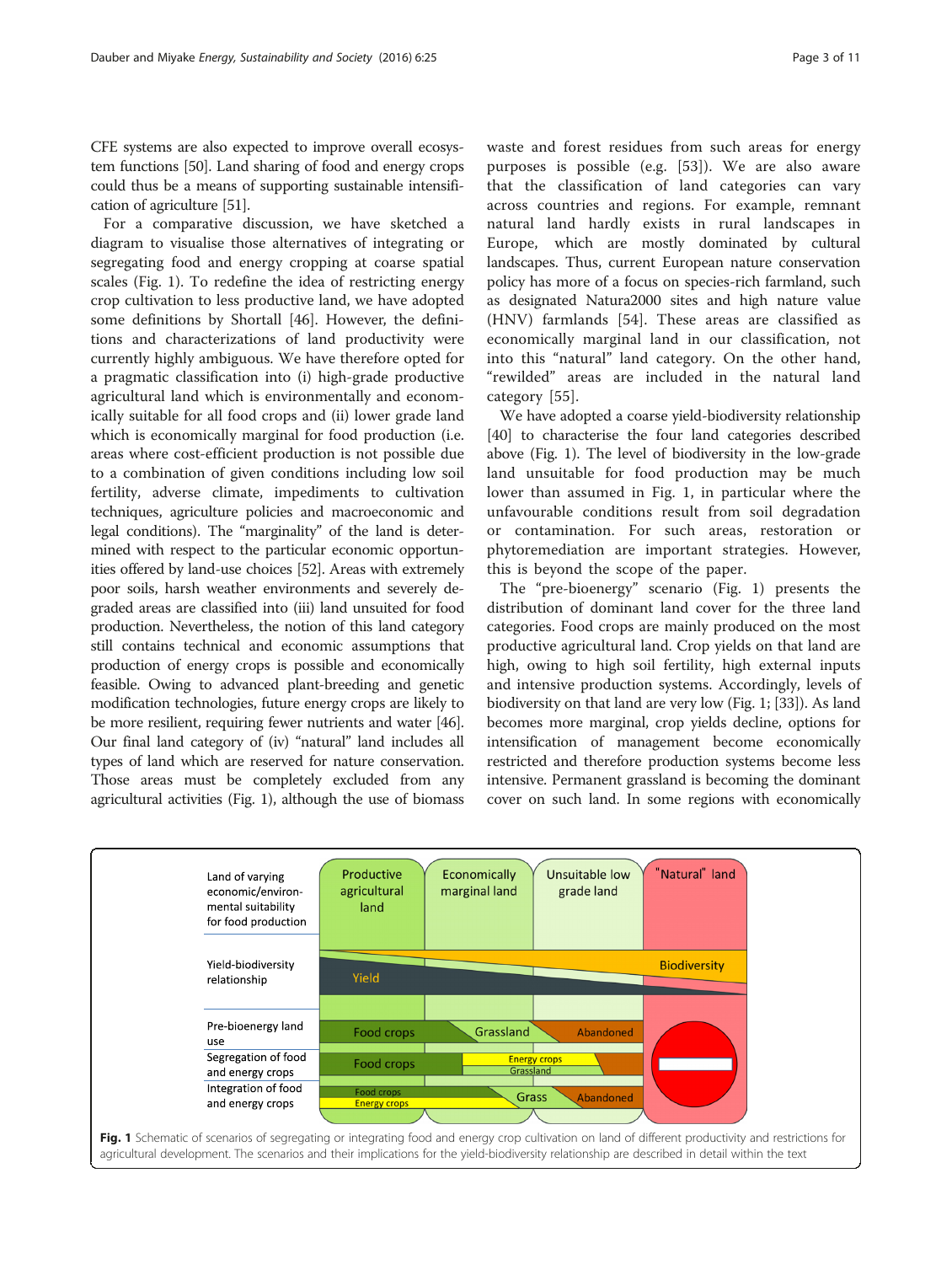marginal land, low-intensity farmland, sometimes with traditional farming practices, prevails [\[56\]](#page-9-0). Levels of farmland biodiversity on such land are high in comparison to those on productive agricultural land [\[54, 56](#page-9-0)]. On the low-grade land unsuitable for food production, high proportions of abandoned agricultural land occur due to mainly economic reasons, and high proportions of land not utilised for agriculture also occur due to environmental reasons. Extensive pastoral systems may exist on such land. Within the coarse yield-biodiversity relationship applied here, we expect to find high levels of biodiversity on such land. The highest levels of biodiversity are expected on "natural" land which is exempted from agricultural production (Fig. [1](#page-2-0)).

The "segregation of food and energy crops" scenario (Fig. [1\)](#page-2-0) follows the "food-first" directive, postulating that food crops should be produced on the most productive land and energy crops should only be produced on land unsuitable for food production. In comparison to the "pre-bioenergy" scenario, this scenario involves conversion of only the most economically marginal lands (e.g. [[57\]](#page-9-0)), such as extensive agriculture, grazing, hay production and abandoned agricultural lands. Environmental impacts of restricting energy crops to these lands were discussed in our previous papers [[45, 58\]](#page-9-0). From the perspective of biodiversity conservation in agriculture, this LUC may not result in positive biodiversity outcomes; thus, the scenarios should be carefully scrutinised. This is highly relevant to the European context. First, this scenario is unlikely to result in any improvement for biodiversity in the existing intensive farming areas, especially when the productive land is used for only food production and no steps are taken to support farmland biodiversity. Secondly, these types of land are generally characterised by comparatively high levels of farmland biodiversity, especially in Europe. Depending on the biodiversity values of the energy crops chosen, the biodiversity values of the land category converted and the functional integration (i.e. supplementing/complementing habitat functions) of the novel crops into the landscapes, the outcome may be positive, neutral or negative. Therefore, thorough regional impact assessments are necessary. Lastly, HNV farming systems in Europe which may exist in those lands are often threatened by non-sustainable socio-economic conditions [\[59\]](#page-9-0). The integration of energy crops can help to retain the HNV farming system and the associated species depending on the extensive and low-impact agricultural lands. The diversification also results in the opportunity to increase farmers' income and a stabilisation of the rural communities without harming the ecological component of those socio-ecological systems (sensu [[59](#page-9-0)]). Permanent grassland with extensive grazing is an important type of land use on economically marginal land and land unsuitable for food production.

The "integration of food and energy crops" scenario (Fig. [1\)](#page-2-0) combines the ideas that (i) a diversification of food production systems through energy crops does not undermine food security [[50](#page-9-0)] and (ii) sufficient and sustainable cultivation of energy crops on marginal land is not achievable because of low yields, low feedstock quality, higher land take and the associated environmental and social issues [[45](#page-9-0)]. In comparison to the segregation scenario, LUC occurs predominantly on the productive agricultural land and also on the economically marginal land. In the latter case, the boundaries of economic marginality shift due to a presumably higher profitability of combined food and energy systems in comparison to food production only. Due to the higher yields on the productive land, land unsuitable for food production is less affected by the expansion of energy crop production. A possible biodiversity outcome of this scenario depends on how the integration is undertaken. Hence, more detailed scenarios of the respective options at the farm to landscape scale are presented and discussed in the following section. In general, this scenario has the potential to halt or even reverse the biodiversity loss from intensive agriculture—if sustainable intensification is understood as ecological intensification [[35\]](#page-9-0). For instance, a strategic integration of perennial crops is suggested as a means for the restoration of agroecosystems [\[60](#page-9-0)]. However, the benefit of such changes may mostly affect functional components of biodiversity and more common species as ecosystem service providers and not so much affect species of nature conservation concern. For the permanent grassland in the economically marginal land class affected in this scenario, considerations similar to the ones made for the segregation scenario would apply. In this context, integration of dedicated energy crops—mostly woody perennial crops, such as a variety of eucalypts—into extensive grazing have been also suggested in Australia to remedy natural resource management problems (e.g. salinity, biodiversity loss, water quality degradation), to increase farmers' profits through product diversification [[61](#page-9-0)] and to explore carbon-offset opportunities [\[62](#page-9-0)].

## Scenarios of integrating energy crop and food crop cultivation at the farm to landscape scale

To reconcile agricultural yields for food and/or energy crops and conservation of farmland biodiversity at the landscape level, choosing between pure land-sharing or land-sparing strategies may lead to suboptimal outcomes in many cases. This is because "optimal" landscapes will likely have features of both strategies [[63\]](#page-9-0). Moreover, there is a wide variation in definitions of what constitutes the spared land, ranging from natural habitats, grazed grasslands to field boundaries [[43\]](#page-9-0). Likewise, there is a range of ideas about the spatial scale at which land sparing is applicable [[40, 64\]](#page-9-0). Ekroos et al. [[43](#page-9-0)]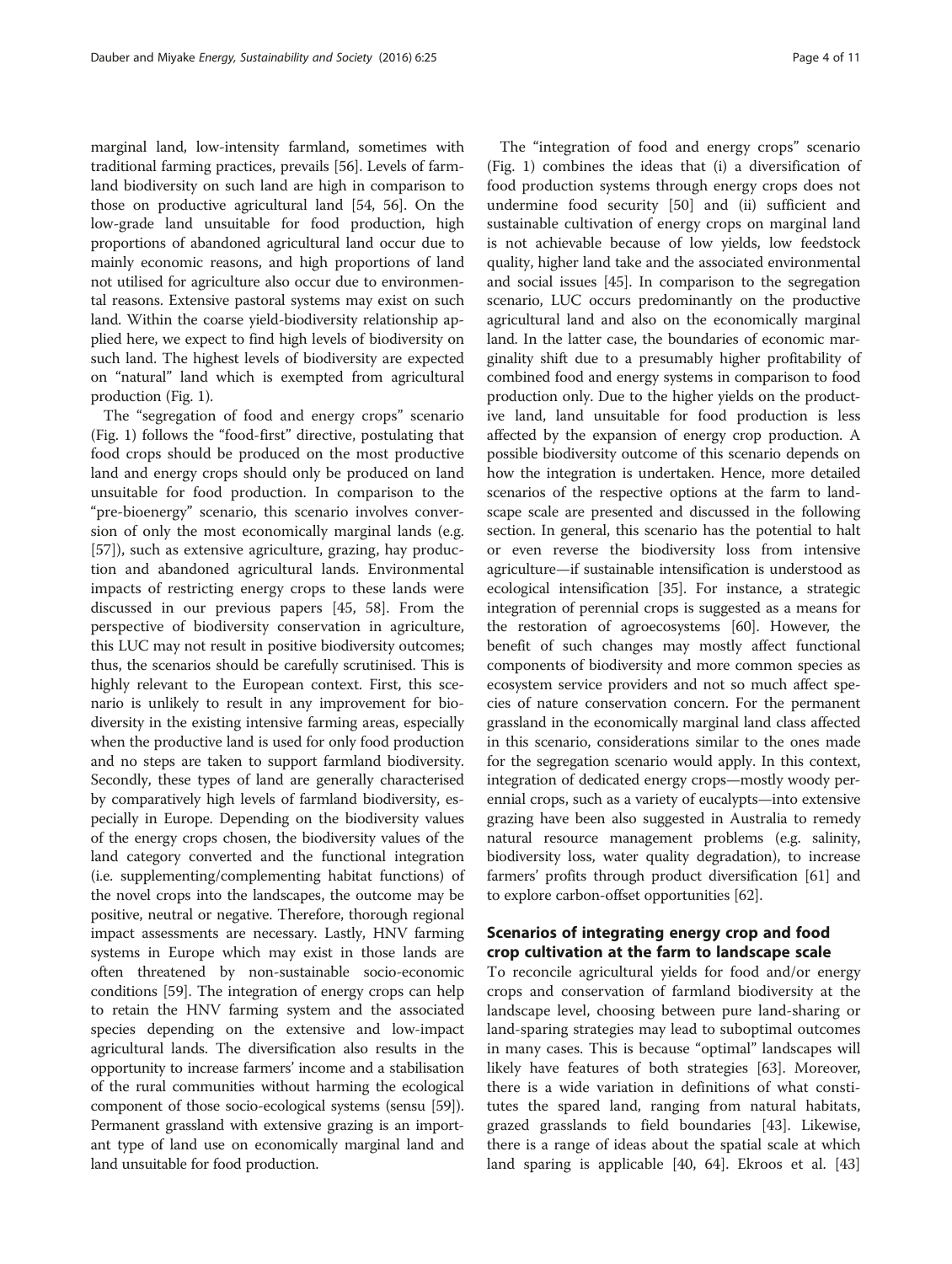<span id="page-4-0"></span>suggested a multiple-scale land-sparing approach where the respective scale at which land-sparing options were applied corresponds to the most appropriate aspects of biodiversity conservation.

For our scenarios, the sparing of habitats within landscape mosaics is of relevance. Many common species including ecosystem service providers (e.g. biocontrol agents and pollinators) move tens to thousands of metres during a day or season to use multiple habitats that offer complementary or supplementary resources [[65, 66\]](#page-9-0). To this effect, a field of a low-input dedicated energy crops may function as a "spared" habitat in providing resources to farmland species, comparable to a spared semi-natural habitat. Accordingly, including an energy crop into a crop rotation cycle or in doublecropping systems may function as a sharing type of measure for supporting biodiversity.

Looking at the options for segregating or integrating food and energy crops at the farm to landscape scale (i.e. a spatial cluster of farms), pure energy farms would represent a pure sparing solution and combined food and energy farms a sharing solution. In reality, farms specialising only on the production of energy crops are uncommon in an agricultural context. Therefore, we focus our scenario development for the integration of both food and energy crop production. Such integration could be achieved by converting both productive and

economically marginal agricultural lands, albeit in each case different energy crops are involved, including either intensive crops (i.e. first-generation energy crops) or dedicated energy crops (e.g. grass and woody perennial crops), which are often less intensive in management [[67\]](#page-9-0). For the latter, cultivation on land unsuitable for food production may also be viable. We therefore include scenarios with first-generation energy crops only (A1, B1; Fig. 2), spatio-temporal combinations of firstgeneration energy crops and dedicated energy crops (A2, B2; Fig. 2) and dedicated energy crops only (perennial crops, A3, B3, C1–3; Fig. 2). The options for an integration of food and energy crops therefore differ in the spatial and temporal combinations of the respective crops, in particular. Use of waste materials, slurry or manure for bioenergy is not explicitly taken into account here but might be an integral part of the respective bioenergy chains.

The scenarios presented in Fig. 2 are not exhaustive, and several more options for integrating food and energy crops may exist. The detailed description of nine scenarios with a range of production intensities and systems (A1– C3) enables us to identify the risks and the opportunities associated with biodiversity conservation within the respective scenarios. Possible impacts of land-use change induced by energy crop integration across scenarios are not taken into consideration. All scenarios (Fig. 2) were realised in a farming context or at least tested in



Fig. 2 Scenarios of integrating energy crop cultivation in open land varying in suitability for food production. The scenarios focus on coarse categories of land use including food/fodder crops, so-called first-generation energy crops, dedicated energy crops and permanent grassland. For each land type (A–C), three separate scenarios were developed in which the intensity of land management decreases from 1 to 3. The scenarios are described in detail within the text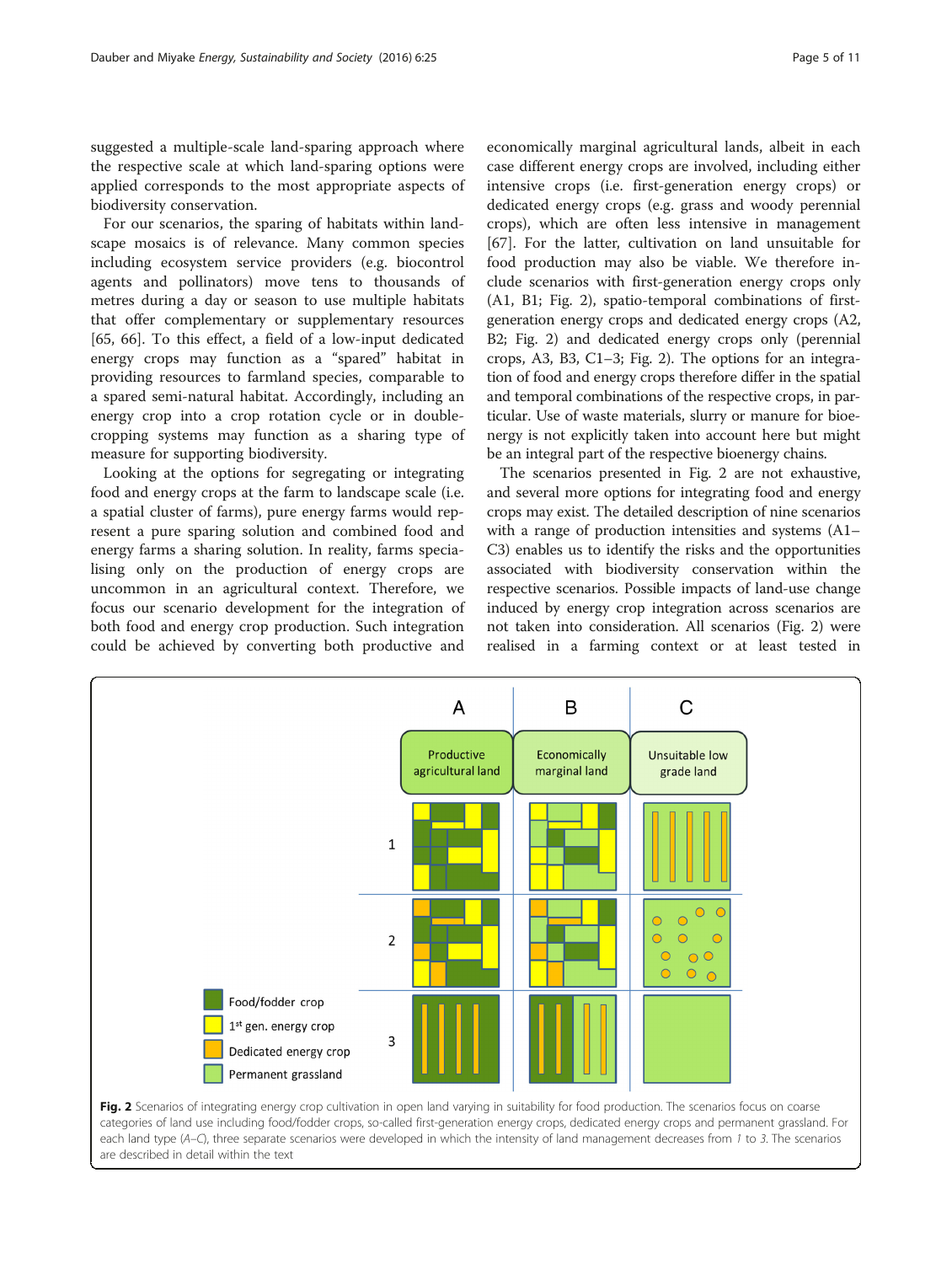experimental setups. Their characteristics are presented below together with examples of their implementations.

### A1: First-generation energy crop production on productive agricultural land

The energy crops combined with food/fodder crops in this scenario are annual first-generation crops (e.g. oilseed rape, maize) for the production of bioethanol, biodiesel or biogas. The crops can be cultivated in rotation with food crops or in inter- or double-cropping systems. In the case of maize, they can also be grown as monocultures. Oilseed rape and maize cover high proportions of the utilised agricultural area (UAA) in some areas of Europe and North America (e.g. [\[68](#page-9-0)]). Those systems do not differ from conventional food cropping in terms of management intensity and levels of inputs (e.g. plant protection and fertilisation). Therefore, such systems do not improve the conditions for farmland biodiversity but could rather aggravate the situation with covering a high proportion of the UAA [\[17](#page-8-0)]. Oilseed rape, as a mass flowering crop, can provide food resources for pollinating insects but only during a limited period of the year [[69\]](#page-9-0). A sustainable benefit for pollinators can only be achieved when a continuous flower supply is ensured through supplementary habitats in the landscape [\[29](#page-9-0)].

### A2: Combination of first-generation and dedicated energy crops on productive agricultural land

This scenario presents a less intensive, lower input and more diversified version of scenario A1. Here, annual first-generation crops are combined with fields, or field strips, of dedicated (annual or perennial) biomass crops planted in the vicinity of food/fodder crops. Such cropping systems are sometimes tested as more sustainable and biodiversity-friendly alternatives to A1. Examples are an inclusion of switchgrass or mixed-grass-forb prairie in maize production [[24\]](#page-8-0), strips of wildflower mixtures for biogas in maize-dominated areas [\[70](#page-9-0)] and alternative crops to maize, such as the cup plant Silphium perfoliatum <sup>L</sup>. [\[71\]](#page-9-0). Including dedicated energy crops, perennial crops in particular, in intensive foodcropping systems could mitigate some of the pressures on farmland biodiversity by lowering input levels, lowering the speed of production cycles, increasing crop diversity, regenerating soils and providing continuous resources for ecosystem service providers [[24](#page-8-0), [50, 72](#page-9-0), [73](#page-10-0)].

### A3: Strips of dedicated energy crops on productive agricultural land

Strips of dedicated energy crops planted as alleys in extensive fields of food crops could serve diverse purposes. Silvo-arable agroforestry systems with fast growing trees for short-rotation coppice (SRC) can function as wind

breaks, stopping wind erosion of soil in plains [\[74\]](#page-10-0). Perennial buffer strips adjacent to annual crops can reduce soil sediment and nutrient inputs into surface waters, increase carbon storage, improve farmland biodiversity and reduce pesticide drift into natural habitats [[60](#page-9-0), [74](#page-10-0)]. Agroforestry systems established on agricultural land were shown to mitigate many of the negative impacts of agriculture, for supporting biodiversity and enhancing natural regulation of pests [[75, 76](#page-10-0)]. Evidence for such multi-functional effects from agroforestry dedicated to bioenergy is, however, still scarce [[74](#page-10-0)]. An alternative to SRC strips could be strips of herbaceous crops or flower mixtures. Positive impacts of such strips on pollinating insects and natural pest control were shown for mixtures developed for nature conservation in agricultural landscapes [[77](#page-10-0), [78](#page-10-0)]. Evidence of comparable benefits from wildflower strips designed specifically for energy purposes has yet to be established.

### B1: First-generation energy crop production on economically marginal land

This scenario resembles A1 but on lower grade soils and/or under stronger climatic limitations to crop cultivation. Different crop varieties or species may be grown in comparison to A1 [\[79\]](#page-10-0). In drought-prone environments, for example, sweet sorghum and sorghum-sudangrass hybrids were tested as alternatives to maize for biogas production in Germany [\[80](#page-10-0)]. Like in A1, the combined systems do not differ from pure food/fodder systems in their farming intensity and hence are most likely to have negative effects on biodiversity. When bioenergy feedstock production becomes more economically profitable than fodder production or grazing on permanent grassland, the latter is likely to be converted into fields of energy crops. Problems for nature conservation connected to such conversion of permanent grassland, together with management changes, such as shorter crop rotation cycles and earlier harvesting times, were reported from Germany [[81](#page-10-0)]. Here, the amendment of the Renewable Energy Act in 2004 together with the implementation of a bonus payment for the production of electricity from renewable raw materials led to maize becoming the predominate energy crop for biogas production, resulting in the aforementioned land-management changes.

### B2: Combination of first-generation and dedicated energy crops on economically marginal land

Dedicated energy crops, in particular perennial lignocellulosic crops, are often suggested for cultivation on lower grade soils [[82, 83](#page-10-0)]. Miscanthus and other energy grasses together with SRC plantations of fast growing trees, such as willow and poplar, are among the prime candidate crops in Europe. Their field-scale impacts on biodiversity are often deemed positive in comparison to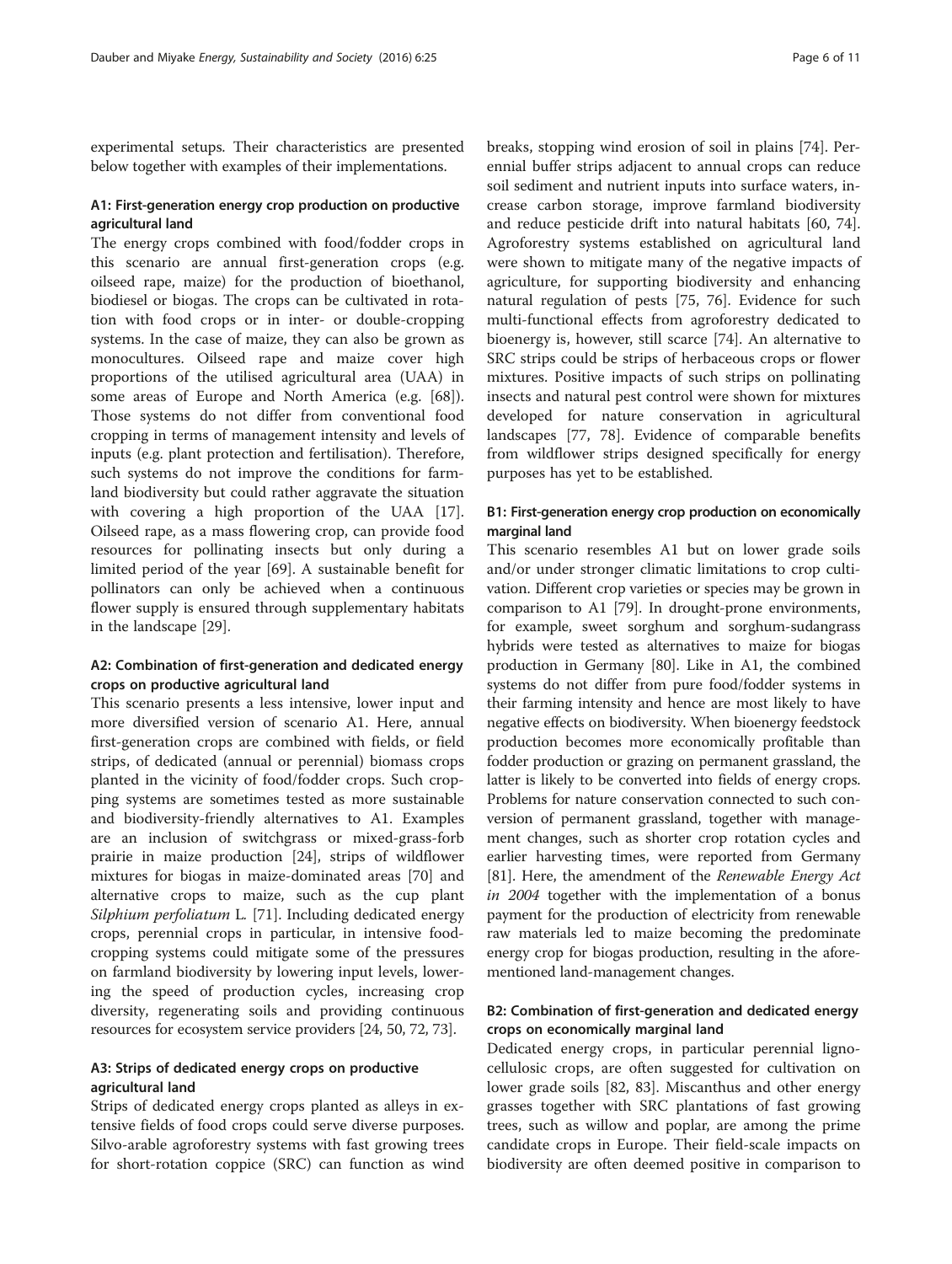conventional food crops [[23](#page-8-0)]. As discussed in A2, they could mitigate some of the pressures on farmland biodiversity. The potential impacts of such combined food and energy systems on economically marginal land, however, need to be discussed against the issues of marginal yields from those lands together with the questions of how they can interact with HNV farming systems and nature conservation priorities (see [[45\]](#page-9-0) for a more detailed discussion of those issues). In this context, a good strategic planning and landscape design for bioenergy may provide an opportunity to move forward more sustainable production systems [[84\]](#page-10-0). For example, Ruskule et al. [[85](#page-10-0)] showed that the spatial pattern of afforestation on abandoned agricultural land had an impact on the respective biodiversity outcome in Latvia. More importantly, energy crop production from marginal lands could directly compete with forage-livestock production. A conversion of forage production, including switchgrass, reed canary grass and alfalfa, to energy farming could push the traditional forage-livestock industry to even more marginal lands [\[86\]](#page-10-0) (Fig. [1](#page-2-0)). In Ireland, where production of grass as fodder has a long tradition, conversion of grass biomass from fodder to biogas production was suggested due to the high energy yields. Biomethane from grass had a very good energy balance; thus, the conversion was expected to involve less habitat destruction, LUC, new farming practices or annual tilling [\[87](#page-10-0)]. Nevertheless, those grasslands are intensively managed, receiving high fertiliser application rates and frequent mowing, which can result in degraded species pools and structurally homogenous swards [\[88](#page-10-0), [89\]](#page-10-0). Therefore, the biodiversity outcomes of this scenario remain largely unknown. Along with the production of dedicated crops, the use of successional vegetation as bioenergy feedstock was also suggested as a productive alternative despite the soil and climate restrictions typically found in marginal lands [[90\]](#page-10-0). This alternative may be relevant for abandoned agricultural land in this scenario but also has implications for scenario C3 on land unsuitable for food production.

## B3: Strips of dedicated energy crops on economically marginal land

In comparison to B2, the focus of this scenario is on the introduction of woody perennial crops integrated as agroforestry systems into existing annual or perennial land use. An example for this is the cultivation of southern mallee eucalypts in the extensive dryland wheat and sheep regions of southern Australia where they were introduced to remedy a range of natural resource management problems [[61](#page-9-0)]. Glemnitz et al. [[91](#page-10-0)] found that SRC strips in a region of north-east Germany exhibited unique habitat conditions that distinguished their biotic communities from those of all other habitats within the agricultural landscape. However, they concluded that the SRC strips contributed little to traditional nature conservation targets, such as rare species, but that they improved habitat connectivity and ecosystem services [[91](#page-10-0)]. In consequence, a conflict may arise between biodiversity conservation targets (i.e. conservation of rare species and habitats [fine scale] and conservation of biodiversity-friendly farming systems [coarse scale]), for bioenergy development in such marginal areas when they are of high nature conservation value. Environmental potentials of agroforestry have been discussed in A3 and mostly apply to this land type as well.

### C1 and 2: Woody perennial crops on low-grade land

These scenarios developed for land type C do not describe an integration of energy and food cropping systems in a strict sense because by definition lands of type C were characterised as unsuitable for food production. Nevertheless, extensive pastoral systems may exist on this type of land. Silvo-pastoral agroforestry, in comparison to ranching systems without shrubs or trees, is known to provide habitat structures and resources and that support and enhance biodiversity and maintain vital ecological processes in pastoral landscapes [[92](#page-10-0), [93\]](#page-10-0). In addition, the inclusion of trees within cultivated landscapes delivers a range of social-ecological benefits [\[51](#page-9-0)]. In comparison to timber and fruit as tree products from those systems, the option as feedstock for bioenergy appears to be less developed.

### C3: Biomass from (semi-)natural vegetation

In this scenario, the vegetation biomass from permanent grasslands is directly used for energy purposes [\[90\]](#page-10-0). Biodiversity impacts of this utilisation are largely unknown but will depend on whether changes in grassland management would be involved [\[81\]](#page-10-0).

## Discussion of potential impacts of the application of suggested scenarios based on current studies

By comparing scenarios of segregated and integrated food and energy cropping at coarse spatial scales with yield-biodiversity relationships across land productivity classes (Fig. [1](#page-2-0)), we could explore possible risks and opportunities for biodiversity conservation across different bioenergy deployment strategies. We reasoned that a strict segregation of food and energy crops with a restriction of energy crop cultivation on economically marginal land and land unsuitable for food crop production is unlikely to mitigate the current situation of biodiversity loss originating from intensive agricultural systems on productive land, especially in the European context. If no alternative measures for biodiversity conservation were developed within intensive agriculture, we would share the concern of Ekroos et al. [\[43\]](#page-9-0), who argued that segregation strategies could increase the existing negative effects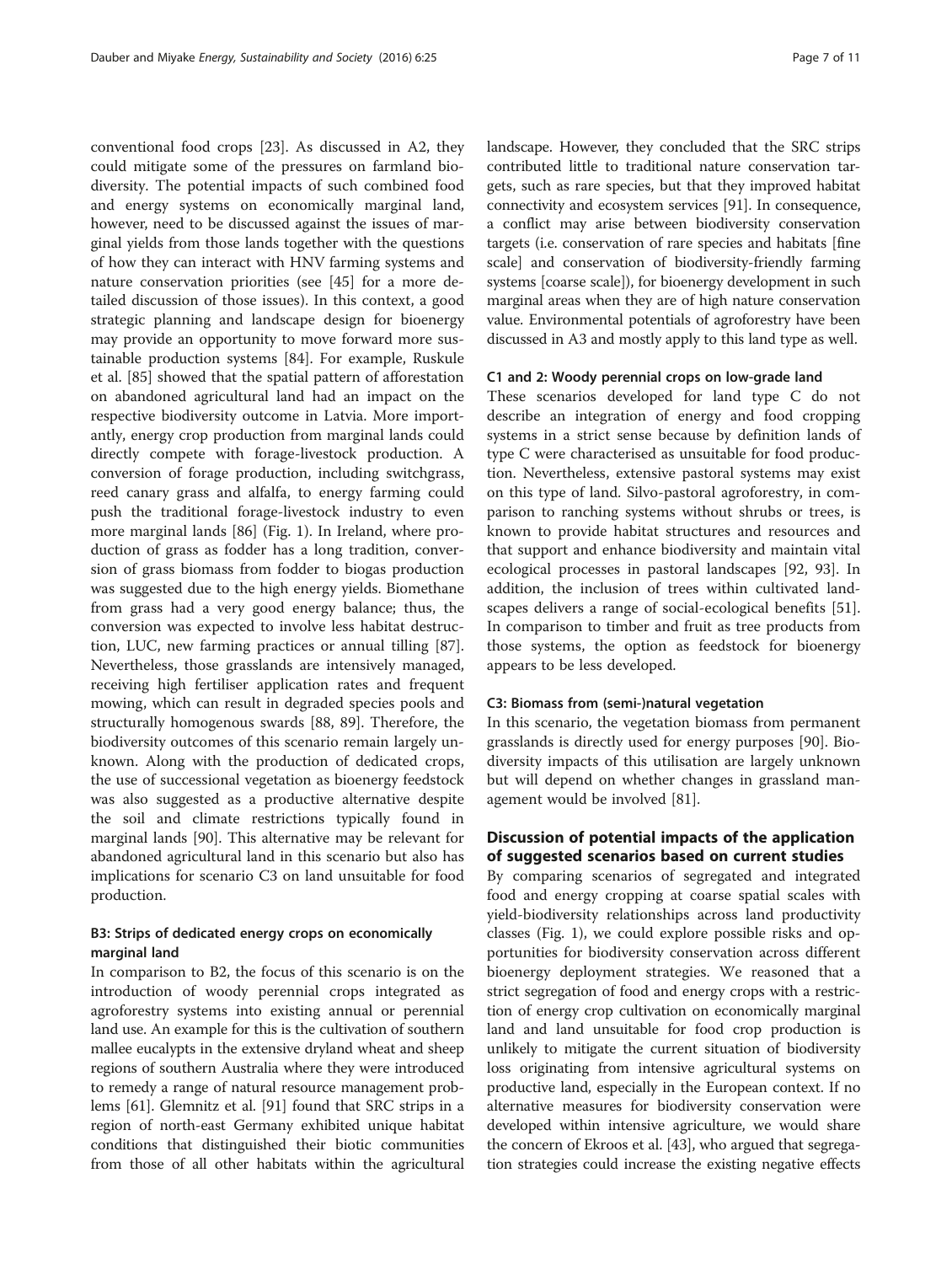on biodiversity, and even erode ecosystem services that could underpin sustainable, high-yielding farming systems based on ecological intensification [\[35](#page-9-0)]. Our analysis demonstrated that most of the LUC in the sparing strategy would occur within the economically marginal land category. Further regional/local investigations are certainly required to establish whether energy crops on this type of land would (i) replace HNV farmland and/or habitats of nature conservation value [\[20](#page-8-0)], potentially resulting in habitat loss and biodiversity decline, and (ii) sustain economically threatened socio-ecological HNV farming systems [[59](#page-9-0)] and thereby support conservation. Strohbach et al. [[54](#page-9-0)] suggested that if the social component underlying a HNV farming system has ceased to exist or is not sustainable anymore, new HNV farming systems based on different techniques and diversification of farm income would have to be developed. Integration of energy crops into those farming systems may be one possible "transformation strategy" (sensu [[59](#page-9-0)]). However, an introduction of novel crops will most likely alter farmland species communities and may conflict with existing nature conservation targets.

The scenario of integrating food and energy crops at a coarse scale (Fig. [1](#page-2-0)) resulted in LUC on productive land. Integration of energy crops into intensive and industrialised production systems may facilitate transformation towards agroecological cropping practices [[94](#page-10-0)] and support sustainable intensification [\[50](#page-9-0)]. More evidence is required to answer questions over whether such integration will (i) increase the provision of ecosystem services relevant for agriculture, (ii) promote endangered farmland species and (iii) facilitate migration of non-farmland species through the agricultural matrix. Those functions were so far only connected to semi-natural habitats [\[41](#page-9-0)]. Exemplary studies have already given evidence that the integration strategy could work (e.g. [\[24,](#page-8-0) [41](#page-9-0), [72,](#page-9-0) [73, 91](#page-10-0)]). Nevertheless, many open questions remain to be investigated that include the amount of land that needs to be converted to energy crops and the landscape conditions under which ecosystem service provisions vary over time and interactions between different sustainable intensification strategies [\[43](#page-9-0)].

Our conceptual scenarios of various production intensities and production systems (Fig. [2](#page-4-0)) have facilitated a detailed evaluation of bioenergy deployment strategies with respect to practical implementation and ecological effects. A comparison of the respective scenarios indicated that a combination of food and energy cropping either on productive or marginal land does not always lead to positive outcomes for biodiversity and ecosystem services (Table 1). On the contrary, A1 and B1 scenarios indicated that such integration could result in accelerating existing threats by reduction of crop diversity and length of crop rotations and by increase in agrochemical inputs. Alternatively, scenarios A2, A3, B2 and B3 highlighted that the integration of dedicated energy crops, perennials in particular, could support ecological intensification of farming systems alongside the delivery of biodiversity conservation. However, the components of (farmland) biodiversity benefitting from those developments may not be identical with traditional nature conservation targets. In this context, reconsideration, reformulation and regional adaptation of biodiversity goals and measures may be helpful for specific farming systems to resolve the conflicts. However, realising integrated strategies in practice is complicated due to various environmental, economic and political obstacles and economic situation and attitudes of farmers towards these new production ideas. Diverse land-management

Table 1 Expected risks and opportunities for biodiversity conservation from suggested scenarios

| Scenarios      | Energy crop types                          | Production system?                                                             | Risks and opportunities for biodiversity conservation                                                                       |
|----------------|--------------------------------------------|--------------------------------------------------------------------------------|-----------------------------------------------------------------------------------------------------------------------------|
| A1             | 1st-gen. crops                             | Productive agricultural land<br>(food/fodder crops)                            | Risk of no improvements in farmland biodiversity                                                                            |
| A2             | 1st-gen. crops + dedicated<br>energy crops |                                                                                | Opportunity for mitigating pressures on farmland<br>biodiversity                                                            |
| A <sub>3</sub> | Dedicated energy crops                     |                                                                                | Opportunities for mitigating various impacts of<br>agriculture and supporting biodiversity                                  |
| B1             | 1st-gen. crops                             | Economically marginal land<br>(food/fodder crops and<br>permanent grassland)   | Risks of negative effects on grassland biodiversity                                                                         |
| B <sub>2</sub> | 1st-gen. crops + dedicated<br>energy crops |                                                                                | Risks and opportunities depending on a planning and<br>landscape design; opportunity for stabilising HNV<br>farming systems |
| B <sub>3</sub> | Dedicated energy crops                     |                                                                                | Trade-off between conservation of rare species and<br>habitats and conservation of biodiversity-friendly<br>farming systems |
| C1; C2         | Dedicated energy crops                     | Unsuitable low-grade land<br>(semi-natural vegetation,<br>permanent grassland) | Opportunity for supporting and enhancing biodiversity<br>through supporting pastoral systems                                |
| C <sub>3</sub> | Vegetation biomass from<br>grasslands      |                                                                                | Unknown, depending on changes in management                                                                                 |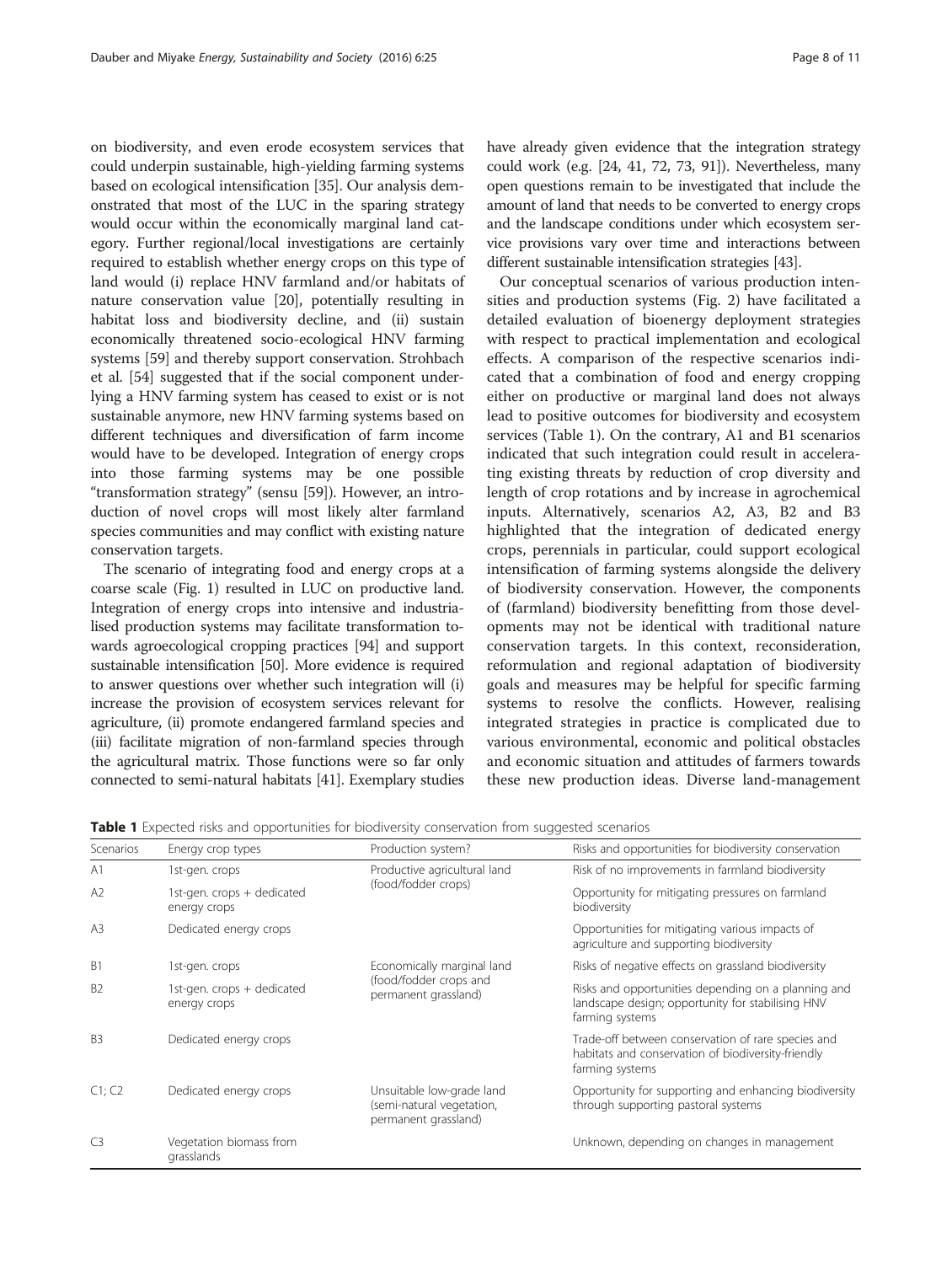<span id="page-8-0"></span>options will require the engagement of a wide array of stakeholders in decision-making to address multiple objectives and trade-offs between ecosystem, social, and economic services [\[84](#page-10-0)]. In this regard, the education for farmers is essential in relation to sustainable integration of energy crops into the existing agricultural production system. This may be followed by engagement of the farmers/land owners in decision-making on land-use policy and spatial planning for the region. The complexity of the topic may also require a strategic, spatially explicit landscape planning or landscape design [\[84](#page-10-0)]. This in turn would often require a strengthening of planning systems, of legal instruments, the implementation of certification schemes or the refinement of existing subsidy systems [[95](#page-10-0)]. When thinking towards such landscape-design approaches, the administrative burdens associated with them should not be out of proportion to the achievable benefits.

The development of scenarios on integrated and segregated food and energy cropping was intended to stimulate and broaden the discussion on the development of more sustainable, especially more biodiversity-friendly, farming systems that contribute to energy as well as food security, within the context of current debates on land sparing and sharing, and ecological intensification. We argue that energy crop production (as well as other industrial crops) should not be rationalised away from the food security debate especially in Europe where land resource is highly limited. Thus, further evaluations are required for both land-sparing and land-sharing scenarios. We propose that it is important to consider how the wide range of energy crops, with their specific traits and management requirements, may play a role when devising novel and more sustainable agricultural production systems. Such integration may result in either positive or negative outcomes, depending on how well it is designed.

#### Acknowledgements

We thank David Styles for his valuable comments and suggestions on the manuscript.

#### Funding

SM is funded by the DAAD (German Academic Exchange Service).

#### Authors' contributions

Both authors contributed to the text of the paper, and JD developed the scenarios. Both authors read and approved the final manuscript.

#### Competing interests

The authors declare that they have no competing interests.

#### Author details

<sup>1</sup>Thünen Institute of Biodiversity, Bundesallee 50, 38116 Braunschweig, Germany. <sup>2</sup>IWAR, Chair of Material Flow Management and Resource Economy, Technischen Universität Darmstadt, Franziska-Braun-Straße 7, 64287 Darmstadt, Germany.

#### Received: 7 May 2016 Accepted: 16 August 2016 Published online: 13 September 2016

#### References

- 1. FAO (2009) Global agriculture towards 2050. High-level expert forum, Rome, 12–13 Oct. 2009: 1–4. [http://www.fao.org/fileadmin/templates/wsfs/docs/](http://www.fao.org/fileadmin/templates/wsfs/docs/Issues_papers/HLEF2050_Global_Agriculture.pdf) [Issues\\_papers/HLEF2050\\_Global\\_Agriculture.pdf](http://www.fao.org/fileadmin/templates/wsfs/docs/Issues_papers/HLEF2050_Global_Agriculture.pdf). Accessed 2 Aug 2016
- 2. OECD-FAO (2009) Agricultural outlook 2009–2018–Highlights. OECD/FAO: 1–95. [http://www.oecd.org/berlin/43042301.pdf.](http://www.oecd.org/berlin/43042301.pdf) Accessed 2 Aug 2016
- 3. Tirado MC, Cohen MJ, Aberman N, Meerman J, Thompson B (2010) Addressing the challenges of climate change and biofuel production for food and nutrition security. Food Res Int 43:1729–1744
- 4. Spiertz JHJ, Ewert F (2009) Crop production and resource use to meet the growing demand for food, feed and fuel: opportunities and constraints. NJAS - Wageningen J Life Sci 56:281–300
- 5. Popp J, Lakner Z, Harangi-Rákos M, Fári M (2014) The effect of bioenergy expansion: food, energy, and environment. Renew Sust Energ Rev 32:559–578
- 6. Dornburg V, van Vuuren D, van de Ven G, Langeveld H, Meeusen M, Banse M, van Oorschot M, Ros J, van den Born GJ, Aiking H, Londo M, Mozaffarian H, Verweij P, Lyseng E, Faaij A (2010) Bioenergy revisited: Key factors in global potentials of bioenergy. Energy Environ Sci 3:258–267
- 7. Miyake S, Renouf M, Peterson A, McAlpine C, Smith C (2012) Land-use and environmental pressures resulting from current and future bioenergy crop expansion: a review. J Rural Stud 28:650–658
- 8. Ewing M, Msangi S (2009) Biofuels production in developing countries: assessing tradeoffs in welfare and food security. Environ Sci Policy 12:520–528
- 9. Nonhebel S (2012) Global food supply and the impacts of increased use of biofuels. Energy 37:115–121
- 10. Maltsoglou I, Kojakovic A, Rincon LE, Felix E, Branca G, Valle S, Gianvenuti A, Rossi A, Thulstrup A, Thofern H (2015) Combining bioenergy and food security: An approach and rapid appraisal to guide bioenergy policy formulation. Biomass Bioenerg 79:80–95
- 11. Johansson K, Liljequist K, Ohlander L, Aleklett K (2010) Agriculture as provider of both food and fuel. AMBIO 39:91–99
- 12. Beringer T, Lucht W, Schaphoff S (2011) Bioenergy production potential of global biomass plantations under environmental and agricultural constraints. Glob Change Biol Bioenergy 3:299–312
- 13. Valentine J, Clifton-Brown J, Hastings A, Robson P, Allison G, Smith P (2012) Food vs. fuel: the use of land for lignocellulosic 'next generation' energy crops that minimize competition with primary food production. Glob Change Biol Bioenergy 4:1–19
- 14. Koh LP, Ghazoul J (2008) Biofuels, biodiversity, and people: understanding the conflicts and finding opportunities. Biol Cons 141:2450–2460
- 15. Holland RA, Eigenbrod F, Muggeridge A, Brown G, Clarke D, Taylor G (2015) A synthesis of the ecosystem services impact of second generation bioenergy crop production. Renew Sust Energ Rev 46:30–40
- 16. Fletcher RJ Jr, Robertson BA, Evans L, Doran PJ, Alavalapati JRR, Schemske DW (2011) Biodiversity conservation in the era of biofuels, risks and opportunities. Front Ecol Environ 3:161–168
- 17. Gevers J, Hoye TT, Topping CJ, Glemnitz M, Schroeder B (2011) Biodiversity and the mitigation of climate change through bioenergy, impacts of increased maize cultivation on farmland wildlife. Glob Change Biol Bioenergy 3:472–482
- 18. Everaars J, Frank K, Huth A (2014) Species ecology and the impacts of bioenergy crops: an assessment approach with four example farmland bird species. Glob Change Biol Bioenergy 6:252–264
- 19. Sauerbrei R, Ekschmitt K, Wolters V, Gottschalk TK (2014) Increased energy maize production reduces farmland bird diversity. Glob Change Biol Bioenergy 6:265–274
- 20. Hellmann F, Verburg PH (2010) Impact assessment of the European biofuel directive on land use and biodiversity. J Environ Manage 91:1389–1396
- 21. Hellmann F, Verburg PH (2011) Spatially explicit modelling of biofuel crops in Europe. Biomass Bioenerg 35:2411–2424
- 22. Baum S, Weih M, Busch G, Kroiher F, Bolte A (2009) The impact of short rotation coppice plantations on phytodiversity. Landbauforschung – vTI Agri Forest Res 59:163–170
- 23. Dauber J, Jones M, Stout J (2010) The impact of biomass crop cultivation on temperate biodiversity. Glob Change Biol Bioenergy 2:289–309
- 24. Werling BP, Meehan TD, Gratton C, Landis DA (2011) Influence of habitat and landscape perenniality on insect natural enemies in three candidate biofuel crops. Biol Control 59:304–312
- 25. Koh LP, Levang P, Ghazoul J (2009) Designer landscapes for sustainable biofuels. Trend Ecol Evol 24:431–438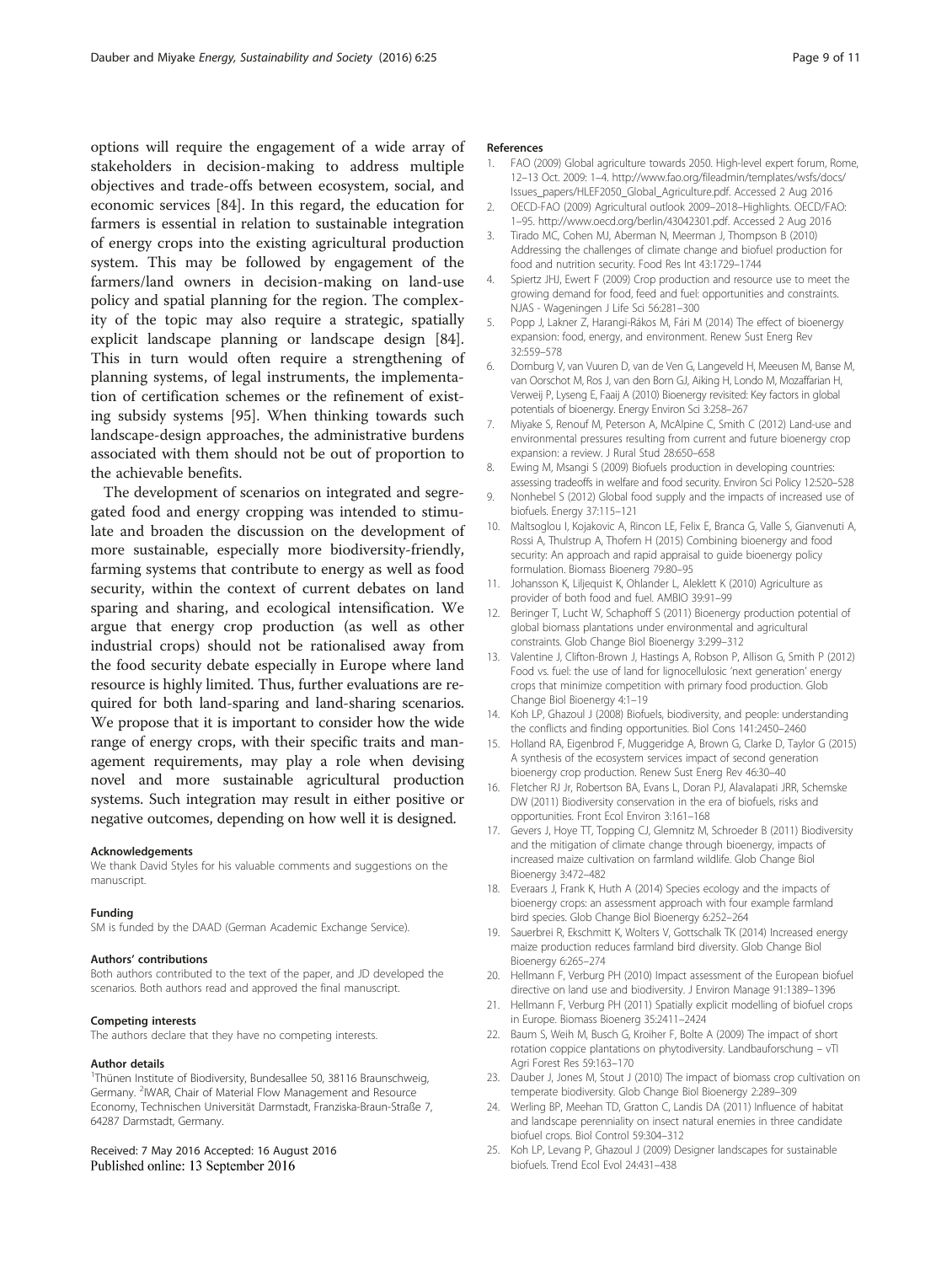- <span id="page-9-0"></span>26. Porter J, Costanza R, Sandhu H, Sigsgaard L, Wratten S (2009) The value of producing food, energy, and ecosystem services within an agro-ecosystem. AMBIO 38:186–193
- 27. Harvolk S, Kornatz P, Otte A, Simmering D (2014) Using existing landscape data to assess the ecological potential of Miscanthus cultivation in a marginal landscape. Glob Change Biol Bioenergy 6:227–241
- 28. Brandt K, Glemnitz M (2014) Assessing the regional impacts of increased energy maize cultivation on farmland birds. Environ Monit Assess 186:679–697
- 29. Diekötter T, Peter F, Jauker B, Wolters V, Jauker F (2014) Mass-flowering crops increase richness of cavity-nesting bees and wasps in modern agro-ecosystems. Glob Change Biol Bioenergy 6:219–226
- 30. Styles D, Gibbons J, Williams AP, Dauber J, Stichnothe H, Urban B, Chadwick DR, Jones DL (2015) Consequential life cycle assessment of biogas, biofuel and biomass energy options within an arable crop rotation. Glob Change Biol Bioenergy 7:1305–1320
- 31. Immerzeel DJ, Verweij PA, van der Hilst F, Faaij APC (2014) Biodiversity impacts of bioenergy crop production: a state-of-the-art review. Glob Change Biol Bioenergy 6:183–209
- 32. Pedroli B, Elbersen B, Frederiksen P, Grandin U, Heikkilä R, Krogh PH, Izakovičová Z, Johansen A, Meiresonne L, Spijker J (2013) Is energy cropping in Europe compatible with biodiversity? Opportunities and threats to biodiversity from land-based production of biomass for bioenergy purposes. Biomass Bioenerg 55:73–86
- 33. Henle K, Alard D, Clitherow J, Cobb P, Firbank L, Kull T, McCracken D, Moritz RFA, Niemelä J, Rebane M, Wascher D, Watt A, Young J (2008) Identifying and managing the conflicts between agriculture and biodiversity conservation in Europe–a review. Agric Ecosyst Environ 124:60–71
- 34. Cunningham SA, Attwood SJ, Bawa KS, Benton TG, Broadhurst LM, Didham RK, McIntyre S, Perfecto I, Samways MJ, Tscharntke T, Vandermeer J, Villard M-A, Young AG, Lindenmayer DB (2013) To close the yield-gap while saving biodiversity will require multiple locally relevant strategies. Agric Ecosyst Environ 173:20–27
- 35. Bommarco R, Kleijn D, Potts SG (2013) Ecological intensification: harnessing ecosystem services for food security. Trends Ecol Evol 28:230–238
- 36. Fischer J, Abson DJ, Butsic V, Chappell MJ, Ekroos J, Hanspach J, Kuemmerle T, Smith HG, von Wehrden H (2014) Land sparing versus land sharing: moving forward. Conserv Lett 7:149–157
- 37. Chappell MJ, LaValle LA (2011) Food security and biodiversity: can we have both? An agroecological analysis. Agric Hum Values 28:3–26
- 38. Searchinger T, Heimlich R, Houghton RA, Dong FX, Elobeid A, Fabiosa J, Tokgoz S, Hayes D, Yu TH (2008) Use of U.S. croplands for biofuels increases greenhouse gases through emissions from land use change. Science 319:1238–1240
- 39. German RN, Thompson CE, Benton TG (2016) Relationships among multiple aspects of agriculture's environmental impact and productivity: a metaanalysis to guide sustainable agriculture. Biol Rev. doi[:10.1111/brv.12251](http://dx.doi.org/10.1111/brv.12251)
- 40. Phalan B, Balmford A, Green RE, Scharlemann JPW (2011) Minimising the harm to biodiversity of producing more food globally. Food Policy 36:S62–S71
- 41. Herzog F, Schüepp C (2013) Are land sparing and land sharing real alternatives for European agricultural landscapes? Aspect Appl Biol 121:109–116
- 42. Anderson-Teixera KJ, Duval B, Long SP, DeLucia EH (2012) Biofuels on the landscape: is "land sharing" preferable to "land sparing"? Ecol Appl 22:2035–2048
- 43. Ekroos J, Ödman AM, Andersson GKS, Birkhofer K, Herbertsson L, Klatt BK, Olsson O, Olsson PA, Persson AS, Prentice HC, Rundlöf M, Smith HG (2016) Sparing land for biodiversity at multiple spatial scales. Front Ecol Evol 3:145. doi[:10.3389/fevo.2015.00145](http://dx.doi.org/10.3389/fevo.2015.00145)
- 44. Campbell JE, Lobell DB, Genova RC, Field CB (2008) The global potential of bioenergy on abandoned agriculture lands. Environ Sci Technol 42:5791–5794
- 45. Dauber J, Brown C, Fernando AL, Finnan J, Krasuska E, Ponitka J, Styles D, Thrän D, Van Groenigen KJ, Weih M, Zah R (2012) Bioenergy from "surplus" land, environmental and socio-economic implications. BioRisk 7:5–50
- 46. Shortall OK (2013) "Marginal land" for energy crops: exploring definitions and embedded assumptions. Energy Policy 6:19–27
- 47. Faaij A (2007) Biomass resource potentials; where are they? In: Haverkort A, Bindraban P, Bos H (eds) Food, fuel or forest? Opportunities, threats and knowledge gaps of feedstock production for bio-energy. Plant Research International B.V., report 142, Wageningen, pp 13–19
- 48. Strassburg BBN, Latawiec AE, Barioni LG, Nobre CA, da Silva VP, Valentim JF, Vianna M, Assad ED (2014) When enough should be enough: improving the

use of current agricultural lands could meet production demands and spare natural habitats in Brazil. Global Environ Chang 28:84–97

- 49. Ghaley BB, Porter JR (2013) Emergy synthesis of a combined food and energy production system compared to a conventional wheat (Triticum aestivum) production system. Ecol Ind 24:534–542
- 50. Heaton EA, Schulte LA, Berti M, Langeveld H, Zegada-Lizarazu W, Parrish D, Monti A (2013) Managing a second-generation crop portfolio through sustainable intensification: examples from the USA and the EU. Biofuels Bioprod Bioref 7:702–714
- 51. Pretty J, Bharucha ZP (2014) Sustainable intensification in agricultural systems. Ann Bot-London 114:1571–1596
- 52. Nalepa RA, Bauer DM (2012) Marginal lands: the role of remote sensing in constructing landscapes for agrofuel development. J Peasant Stud 39:403–422
- 53. Müller G, Holderegger R, Bürgi M (2016) Energie aus Landschaftspflegegrün. WSL Berichte 38:1–56
- Strohbach MW, Kohler ML, Dauber J, Klimek S (2015) High nature value farming: from indication to conservation. Ecol Ind 57:557–563
- 55. Navarro LM, Pereira HM (2012) Rewilding abandoned landscapes in Europe. Ecosystems 15:900–912
- 56. Sutcliffe LME, Batáry P, Kormann U, Báldi A, Dicks LV, Herzon I, Kleijn D, Tryjanowski P, Apostolova I, Arlettaz R, Aunins A, Aviron S, Balezentiene L, Fischer C, Halada L, Hartel T, Helm A, Hristov I, Jelaska SD, Klimek S, Koorberg P, Kostiukov J, Kovacs-Hostyanszki A, Kuemmerle T, Leuschner C, Lindborg R, Loos J, Maccherini S, Marja R, Mathe O, Paulini I, Proenca V, Rey-Benayas J, Xavier Sans F, Seifert C, Stalenga J, Timaeus J, Torok P, van Swaay C, Viik E, Tscharntke T (2015) Harnessing the biodiversity value of Central and Eastern European farmland. Diversity Distrib 21:722–730
- 57. Borland AM, Griffiths H, Hartwell J, Smith JAC (2009) Exploiting the potential of plants with crassulacean acid metabolism for bioenergy production on marginal lands. J Exp Bot 60:2879–2896
- 58. Miyake S, Smith C, Peterson A, McAlpine C, Renouf M, Waters D (2015) Environmental implications of using 'underutilised agricultural land' for future bioenergy crop production. Agri Syst 139:180–195
- 59. Fischer J, Hartel T, Kuemmerle T (2012) Conservation policy in traditional farming landscapes. Conserv Lett 5:167–175
- 60. Schulte LA, Liebman M, Asbjornsen H, Crow TR (2006) Agroecosystem restoration through strategic integration of perennials. J Soil Water Cons 61:164A–169A
- 61. Shepherd M, Bartle J, Lee DJ, Brawner J, Bush D, Turnbull P, Macdonell P, Brown TR, Simmons B, Henry R (2011) Eucalypts as a biofuel feedstock. Biofuels 2:639–657
- 62. Farine DR, O'Connell DA, Raison RJ, May BM, O'Connor MH, Crawford DF, Herr A, Taylor JA, Jovanovic T, Campbell PK, Dunlop MIA, Rodriguez LC, Poole ML, Braid AL, Kriticos D (2012) An assessment of biomass for bioelectricity and biofuel, and for greenhouse gas emission reduction in Australia. Glob Change Biol Bioenergy 4:148–175
- 63. Butsic V, Kuemmerle T (2015) Using optimization methods to align food production and biodiversity conservation beyond land sharing and land sparing. Ecol Appl 25:589–595
- 64. Gabriel D, Sait SM, Kunin WE, Benton TG (2013) Food production vs. biodiversity: comparing organic and conventional agriculture. J Appl Ecol 50:355–364
- 65. Dunning JB, Danielson BJ, Pulliam RH (1992) Ecological processes that affect populations in complex landscapes. Oikos 65:169–175
- 66. Fahrig L, Baudry J, Brotons L, Burel FG, Crist TO, Fuller RJ, Sirami C, Siriwardena GM, Martin J-L (2011) Functional landscape heterogeneity and animal biodiversity in agricultural landscapes. Ecol Lett 14:101–112
- 67. Karp A, Richter GM (2011) Meeting the challenge of food and energy security. J Exp Bot 62:3263–3271
- 68. Wallander S, Claassen R, Nickerson C (2011) The ethanol decade: an expansion of U.S. corn production, 2000-09. EIB-79, U.S. Department of Agriculture, Economic Research Service.
- 69. Westphal C, Steffan-Dewenter I, Tscharntke T (2003) Mass flowering crops enhance pollinator densities at a landscape scale. Ecology Letter 6:961–965
- 70. Vollrath B, Kuhn W (2010) Wildpflanzen für Biogas Die Zukunft? Veitshöchheimer Berichte 141:33–39
- 71. Gansberger M, Montgomery LFR, Liebhard P (2015) Botanical characteristics, crop management and potential of Silphium perfoliatum L. as a renewable resource for biogas production: a review. Ind Crop Prod 63:362–372
- 72. Stanley DA, Stout JC (2013) Quantifying the impacts of bioenergy crops on pollinating insect abundance and diversity: a field-scale evaluation reveals taxon-specific responses. J Appl Ecol 50:335–344